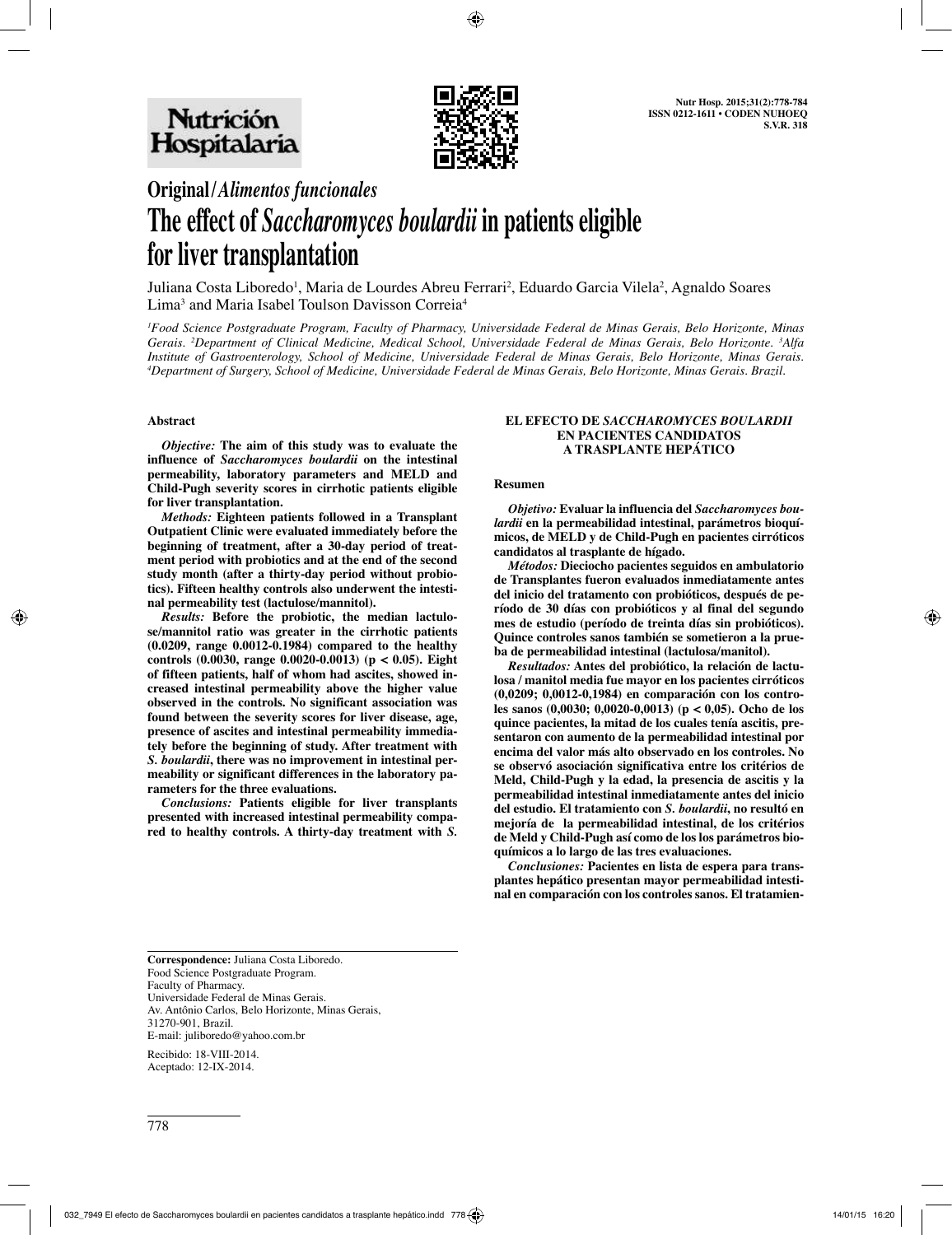*boulardii* **did not improve this intestinal permeability or the severity scores, nor did it impact the laboratory parameters.** 

(*Nutr Hosp.* 2015;31:778-784)

**DOI:10.3305/nh.2015.31.2.7949**

Key words: *Cirrhosis. Intestinal permeability. Probiotic. Severity scores.*

#### **Abbreviations**

ALT: Alanine aminotransferase. AST: Aspartate aminotransferase. HPLC: High-performance liquid chromatography. INR: International normalized ratio. MELD: Model for End-Stage Liver Disease. TB: Total bilirubin.

#### **Introduction**

Increased intestinal permeability has been reported in many studies involving cirrhotic patients $1-10$ . This condition, which is associated with bacterial overgrowth and failure of the immune defense mechanis- $\overline{m}$ s, promotes bacterial translocation<sup>11</sup> and consequently leads to cirrhosis complications, such as infections and circulatory dysfunction $12$ . Generally, these problems worsen the patient quality of life and decrease survival rates<sup>13</sup>. Therefore, strategies that might reduce the occurrence of such problems should be developed.

Probiotics, which are defined as live organisms that when ingested in sufficient amounts have beneficial effects on the overall health of the host<sup>14</sup>, may modulate the intestinal microbiota and the immune system and promote the integrity of the mucosal barrier. Thus, microbial translocation and their complications may be prevented.

Current evidence suggests that probiotics benefit some factors related to liver disease, eventually leading to encephalopathy reversal<sup>15;16</sup> and improved liver function<sup>17</sup>. However, no studies have investigated the role of these microorganisms on intestinal permeability in cirrhotic patients. Therefore, the aim of this study was to determine the influence of *S. boulardii* on intestinal permeability, severity scores and laboratory parameters in cirrhotic patients eligible for liver transplantation.

#### **Methods**

#### *Patients*

This prospective study examined the effect of probiotics in liver transplant candidates who were followed at the Instituto Alfa de Gastroenterologia - Transplant Outpatient Clinic at Universidade Federal de Minas Gerais (UFMG), Brazil. The study was conducted **to de treinta días con** *S. boulardii* **no resultó en mejoria de la permeabilidad intestinal, del MELD y Child-Pugh, asi como de los parâmetros bioquímicos.** 

(*Nutr Hosp.* 2015;31:778-784)

**DOI:10.3305/nh.2015.31.2.7949**

Palabras clave: *Cirrosis. Permeabilidad intestinal. Probióticos. Criterios de gravedad.*

in accordance with the Declaration of Helsinki, was approved by the UFMG Ethics Committee (registration number: ETIC 0609.0.203.000-09; date of issue: april 8, 2010) and is registered with ClinicalTrials.gov, number NCT01762748. All patients and volunteers provided written informed consent before starting the study.

Patients with hepatic cirrhosis of viral, alcoholic or cryptogenic etiology were included. The following exclusion criteria were applied: aged younger than 18 years or older than 65 years, end-stage renal failure, congestive heart failure, nephrotic syndrome, diabetes and thyroid diseases that interfered with absorption, flux of water and solutes and intestinal motility to avoid interference with the intestinal permeability tests. Furthermore, patients who had ingested substances that affected intestinal permeability, such as non-steroidal anti-inflammatory drugs and alcohol, in the seven days prior to the test, were also excluded.

The patients were initially assessed and then followed-up for a two-month period. The follow-up was divided into three periods: immediately before the beginning of treatment (T0), after a thirty-day treatment period with probiotics (T1) and at the end of the second study month (after a thirty-day washout period) (T2).

#### *Probiotic*

The patients received *S. boulardii* three times per day for 30 days as an oral capsule formulation containing 200 mg of lyophilized *S. boulardii*-17 (approximately  $1x10^9$  cells), 6 mg of sucrose and 2.4 mg of magnesium stearate (Floratil®). The patients were instructed to ingest the capsules before breakfast, lunch and dinner and to not consume fiber supplements (prebiotics) or other probiotics during the study.

Baseline medications were maintained during the follow-up period.

#### *Patient assessments*

The patients were scheduled for three follow-up visits (T0, T1 and T2) at which they underwent clinical assessments, routine laboratory tests and the intestinal permeability test.

The severity of cirrhosis was assessed by Child-Pugh scores<sup>18</sup> and by the Model for End-Stage Liver Disease<sup>19</sup>.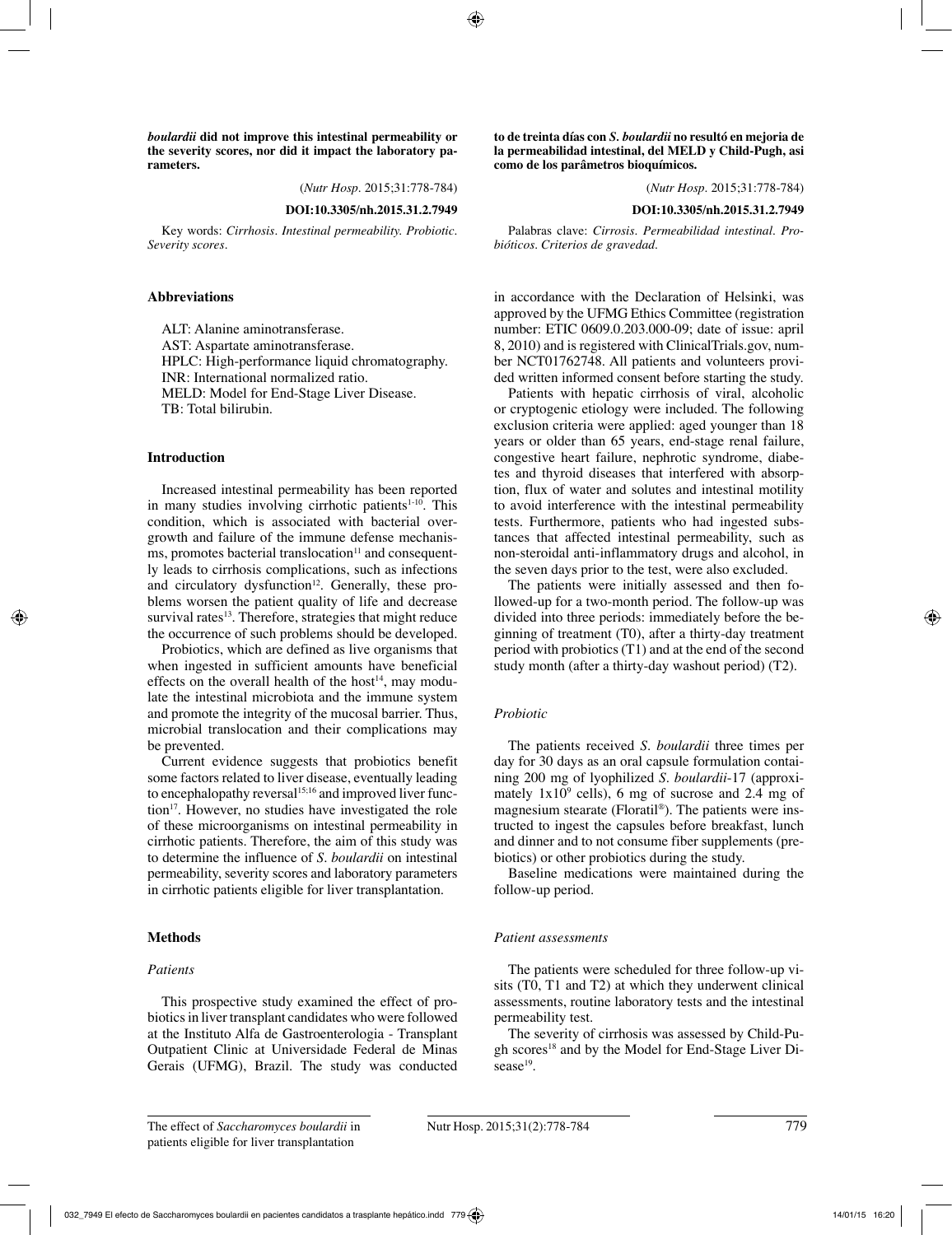The intestinal permeability test was carried out in the following manner. The patients and volunteers were seen at the hospital in the morning after an 8-h fast and were asked to eliminate any residual urine. The patient then ingested an isomolar solution (120 mL) containing 6.25 g of lactulose (Sigma-Aldrich, Steinheim, Germany) and 3.0 g of mannitol (Sigma, São Paulo, Brazil). They continued fasting for an additional 2 h after which food intake was permitted. Urine was collected into a sealed flask over a 5-hour period for the patients and over six hours for the healthy controls. At the end of this period, a 2.5 mL urine aliquot was stored in a second smaller flask and 0.6 mg of thimerosal was added to prevent bacterial growth. The samples were stored in liquid nitrogen until the analysis.

The excretion rate of these products was quantified in urine using high-performance liquid chromatography (HPLC) with a Shimadzu® system (Japan). The substances were separated using a Rezek RHM-monosaccharide  $H+^{\circledR}$  (8%) column (Phenomenex, Torrence, USA). The final test result consisted of the ratio between the substances (obtained by dividing the excretion rate of lactulose by the mannitol excretion rate.

The results for the intestinal permeability of the patients before probiotic treatment were compared to the data from 15 healthy controls who were not assigned to any kind of treatment to verify whether intestinal permeability in the cirrhotic patients had increased.

## *Statistical analysis*

The Mann-Whitney U-test was used to compare the medians in the independent samples. To assess the association between variables, Spearman's correlation coefficient and Mann-Whitney or Kruskal-Wallis were used, as needed. The level of significance was set at 5% ( $p < 0.05$ ). Wilcoxon was carried out with the Bonferroni correction applied, resulting in a significance level set at  $p < 0.02$  for within-group (before) after) comparisons. Statistical analyses were performed using the Statistical Package for Social Sciences version 17.0 (SPSS Inc., Chicago, IL).

## **Results**

From January 2011 to September 2012, eighteen patients were included in the study (median age 50 years, range 36-65 years; 83% male). Six patients had alcoholic liver cirrhosis, nine were viral (B and C, 3 and 6, respectively), one was alcoholic + viral, and two had cryptogenic cirrhosis. Of these patients, only seven completed all study phases. One patient died, and five interrupted their medication without informing the researchers before the end of the probiotic treatment (before T1). The reasons for this cessation were as follows: two patients chose to be excluded from the study protocol because they did not wish to continue; one interrupted the medication complaining of encephalopathy attributed to constipation (events that they associated with the introduction of the new medication); one patient underwent surgery; and one patient was hospitalized because of disease complications. The other five patients did not attend the T2 follow-up; one of these patients died of causes not associated with disease, and four patients did not attend the follow-up visits because of difficulties in travelling from their cities to the test site.

## *Laboratory parameters*

Table I shows the comparisons of the laboratory values in the probiotic group obtained at the three evaluated times. There was no significant difference in any of the assessed parameters. Although the changes in the individual components of the Child-Pugh score were not expressive, an evaluation of the median Child-Pugh score showed a statistical significance between T0 and T1, with a median increase in the Child-Pugh score after using the probiotics ( $p < 0.01$ ), which was then reduced in the following period without *S. boulardii* (from T1 to T2,  $p > 0.02$ ). Nonetheless, the Child-Pugh classification was maintained (5 B; 2C; 2A) in 9 of 12 (75.0%) patients, improved (from class C to class B) in 1 of 12 (8.3%) patients, and worsened (from class A to class B, n=1; from class B to class C n=1) only in 2 of 12 (16.7%) patients between T0 and T1. However, from T1 to T2, the Child-Pugh class was maintained (4B,1A) in 5 of 7 (71.4%) patients and improved in 2 of 7 (28.6%) patients. The MELD score did not show significant differences in any of the different time periods.

# *Intestinal permeability*

The data were analyzed for only 15 patients. The data from the other three patients could not be considered because it was not possible to read the excretion of lactulose and mannitol.

The results of the intestinal permeability test comparing the patients eligible for liver transplantation before the beginning of treatment with *S. boulardii* (T0) and fifteen healthy controls revealed that the median urinary mannitol excretion and the median lactulose/ mannitol ratio were significantly different between the patients and controls (Table II). However, only eight patients showed increased intestinal permeability above the upper limit of normality for the controls (Fig. 1), and half of these patients had ascites. No significant association was found between the Meld and Child-Pugh scores, age, presence of ascites and intestinal permeability of patients (data not shown).

After using the probiotics, it was observed an increase in the median urinary lactulose (T0 0.14%; T1 0.20%) and mannitol (T0 9.01%; T1 12.47%) excretions and the excretion rates of these substances (T0 0.0209; T1 0.0285) in the urine of patients. Then, there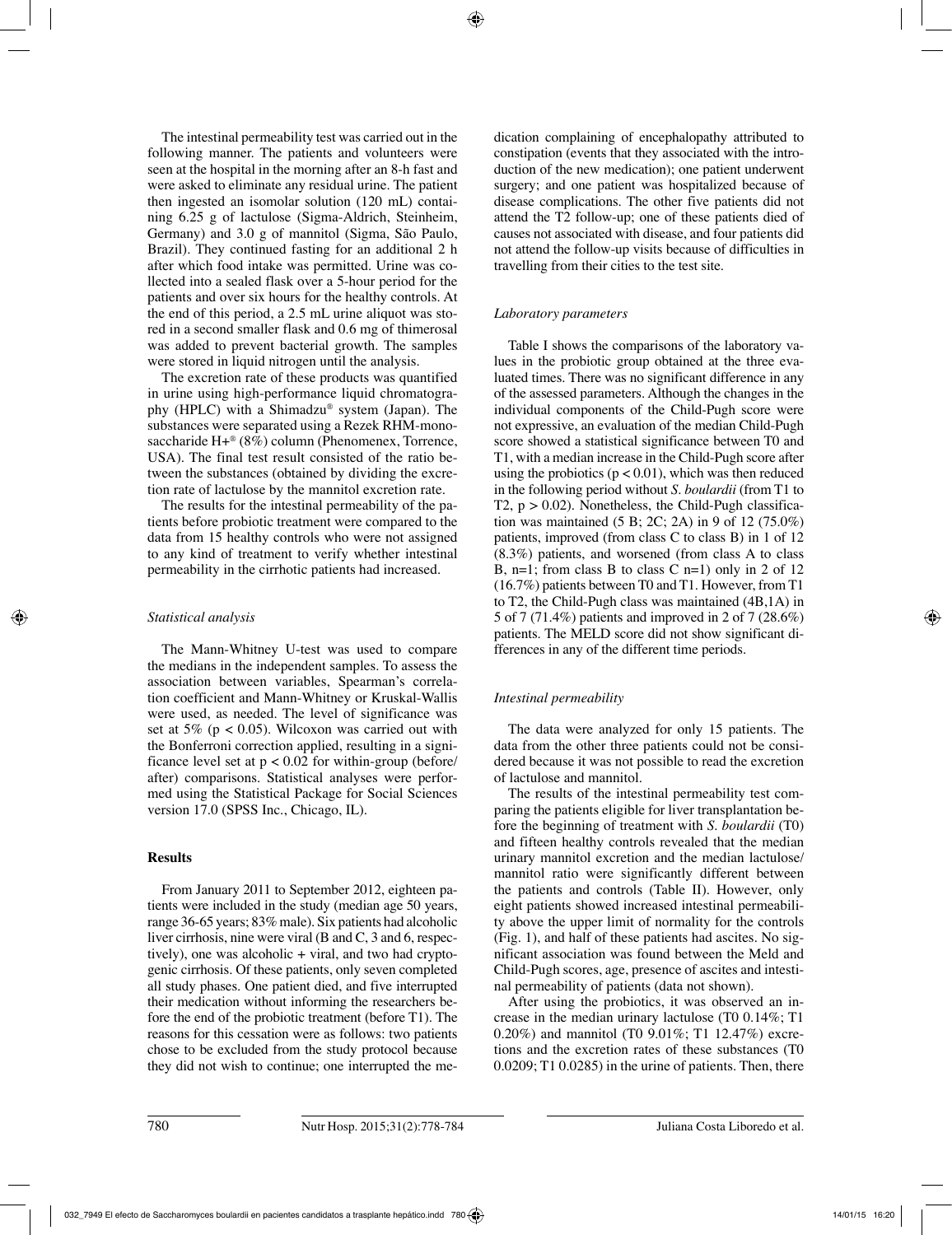| Comparison of the evaluated laboratory parameters in patients eligible for liver transplantation treated with probiotic |                          |                          |                             |                  |         |         |  |  |
|-------------------------------------------------------------------------------------------------------------------------|--------------------------|--------------------------|-----------------------------|------------------|---------|---------|--|--|
|                                                                                                                         | $T0(n=18)$               | $TI(n=12)$               | $T2(n=7)$<br>Median (range) | $\boldsymbol{P}$ |         |         |  |  |
|                                                                                                                         | Median (range)           | Median (range)           |                             | $T0-T1$          | $T1-T2$ | $T0-T2$ |  |  |
| ALT(U/L)                                                                                                                | 39.0<br>$(21.0 - 108.0)$ | 36.0<br>$(34.0 - 112.8)$ | 31.0<br>$(21.0 - 112.7)$    | 0.50             | 0.92    | 0.89    |  |  |
| AST (U/L)                                                                                                               | 46.0<br>$(30.0 - 169.0)$ | 47.5<br>$(35.0 - 183.0)$ | 41.5<br>$(26.0 - 176.5)$    | 0.04             | 0.46    | 0.20    |  |  |
| $TB$ (mg/dL)                                                                                                            | $2.2(0.7-9.9)$           | $2.0(0.8-9.9)$           | $2.0(0.8-11.6)$             | 0.42             | 0.24    | 0.14    |  |  |
| Creatinine $(mg/dL)$                                                                                                    | $1.0(0.5-1.9)$           | $1.0(0.5-1.6)$           | $0.9(0.6-1.3)$              | 0.88             | 0.61    | 0.83    |  |  |
| Urea $(mg/dL)$                                                                                                          | $27.0(16-71)$            | $28(16-50)$              | $35(22-54)$                 | 0.15             | 0.11    | 0.45    |  |  |
| Albumin $(g/dL)$                                                                                                        | $3.2(2.4-4.2)$           | $3.15(2.90-3.80)$        | $3.49(2.5-4.10)$            | 0.61             | 0.46    | 0.92    |  |  |
| <b>INR</b>                                                                                                              | $1.6(1.1-2.4)$           | $1.6(1.2-2.5)$           | $1.6(1.2-2.1)$              | 0.79             | 0.46    | 0.33    |  |  |
| <b>MELD</b>                                                                                                             | $16.0(9.0-24.0)$         | $15.5(8.0-23.0)$         | $15.0(12.0-17.0)$           | 0.63             | 0.16    | 0.10    |  |  |
| Child-Pugh score median                                                                                                 | $7.5(5.0-11.0)$          | $9.2(5.0-12.0)$          | $8.0(5.0-9.0)$              | 0.01             | 0.04    | 0.26    |  |  |
| Child-Pugh class $(A/B/C)^{\frac{1}{2}}$                                                                                | 4/11/3                   | 2/7/3                    | 1/6/0                       |                  |         |         |  |  |

**Table I**

ALT, alanine aminotransferase; AST, aspartate aminotransferase; TB, total bilirubin; INR, international normalized ratio; Meld, Model for endstage liver disease. T0 = immediately before beginning the probiotic treatment;  $T1$  = after a thirty-day treatment period; and  $T2$  = after a thirtyday period without probiotic treatment.

a The data are presented as the number of patients classified as A, B or C.

#### **Table II**

*Comparison of the results of the intestinal permeability test between the healthy controls and patients eligible for liver transplantation before the beginning of probiotic treatment*

|                          |                 | n  | Median $\%$ (range)       | p        |
|--------------------------|-----------------|----|---------------------------|----------|
| % Lactulose              | Healh control   | 15 | $0.07(0.05-0.28)$         | 0.65     |
|                          | Patients        | 15 | $0.14(0.01-2.74)$         |          |
| % Mannitol               | Healh control   | 15 | 21.00 (18.30-28.00)       | $0.001*$ |
|                          | <b>Patients</b> | 15 | $9.09(2.44-24.34)$        |          |
| Lactulose/Mannitol ratio | Healh control   | 15 | $0.0030(0.0020-0.0013)$   | $0.01*$  |
|                          | Patients        | 15 | $0.0209(0.0012 - 0.1984)$ |          |

 $*p$  < 0.05



*Fig. 1.—Lactulose/Mannitol ratio in healthy controls and cirrhotic patients eligible for liver transplantation in T0 (immediately before the beginning of treatment with probiotic; T1 (after a thirty-day treatment period) and T2 (after a thirty-day period without probiotic treatment).*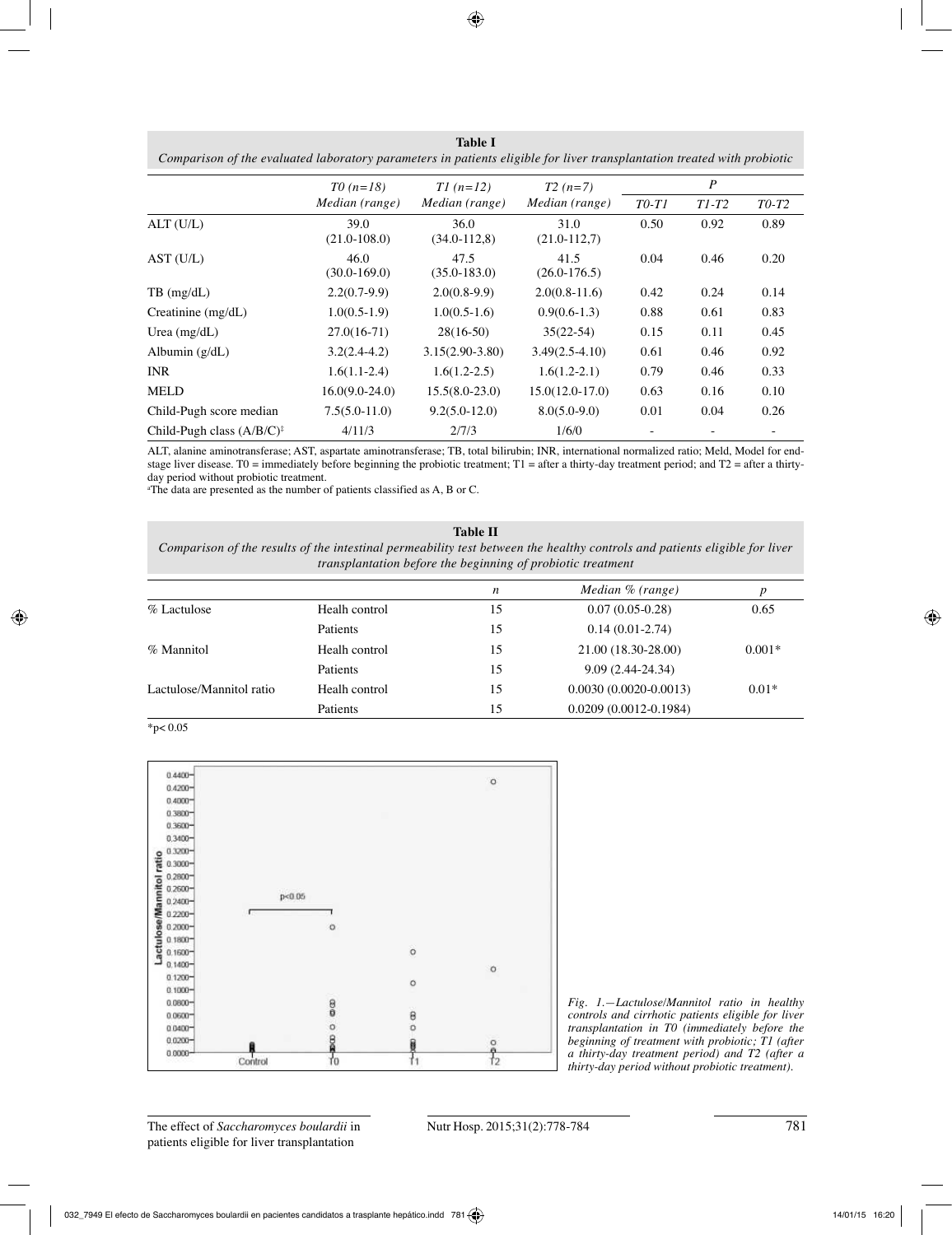was a subsequent reduction in T2 after the 30-day washout period (lactulose 0.12%; mannitol 9.87%; and lactulose/manitol ratio 0.0157), without its normalization. These changes were not statistically significant.

During the follow-up period, there were no disease complications, such as spontaneous bacterial peritonitis, variceal bleeding and hepatic encephalopathy. However, five patients (27.8%) complained of intestinal constipation, events that they associated with the introduction of the new medication.

## **Discussion**

Studies assessing intestinal permeability in cirrhotic patients have shown contradictory results. Methodological differences, such as the number of patients evaluated, disease severity, presence of ascites and use of different types of tests to assess intestinal permeability, may be related to these disagreements. However, increased intestinal permeability has been reported in many studies $1-10$ , which aligned with the results observed in our patients who were eligible for liver transplantation and presented with significantly higher intestinal permeability compared to healthy controls. However, note that only eight out of fifteen patients had increased intestinal permeability above the highest value observed in controls, four of whom had ascites. In a study of 20 cirrhotic patients, it was observed that only a small proportion of them (five patients) presented with increased intestinal permeability, as evaluated by 51Cr-EDTA excretion (one of ten without ascites and four of ten with ascites)<sup>20</sup>. When globally evaluated, as well as in two other studies<sup>3,6</sup>, only the patients with ascites and not those without ascites showed significantly higher intestinal permeability compared with the controls. Indeed, intestinal permeability is of particular interest in patients with ascites and justifies their predisposition to spontaneous bacterial peritonitis.

In the present study, intestinal permeability was not significantly associated with any evaluated variable. Similarly, some authors have not found any relation with disease severity scores<sup>21,22</sup>, while others have found an association with age as well as statistically greater permeability in cirrhotic Child-Pugh C patients $2,9,10$ .

As previously described, increased intestinal permeability is related to major complications of liver cirrhosis that favor the increase of morbidity, mortality and health care costs during the period waiting for liver transplant. To prevent such complications, probiotics could be used. We chose *S. boulardii* because it is a nonpathogenic yeast that has been widely used in Europe, Asia, Africa, and Central and South America<sup>23</sup>, is rapidly eliminated after discontinuing therapy (2 to 5 days) and is not affected by antibiotics<sup>24,25</sup>. Some studies have already demonstrated its role in stimulating the immune response<sup>26,27</sup>, the anti-inflammatory activity<sup>28</sup>, the control of microbial translocation<sup>29</sup> and the improvement on intestinal permeability in patients with Crohn's disease under remission<sup>30</sup>.

The only study that assessed the effect of *S. boulardii in vivo* used the probiotic twice daily for three months (each capsule with  $1.25 \times 10^9$  cells). However, in our study, as the patients were very sick, this long time frame would certainly lead to increased losses to follow up, therefore we opted to provide 3 capsules per day (each capsule containing  $1 \times 10^9$  cells) for 30 days.

To our knowledge, this is the first study to assess the effectiveness of *S. boulardii* in cirrhotic patients. Contrary to expectations, we did not find any significant positive result from the probiotic administration. The use of *S. boulardii* was unable to improve intestinal permeability; instead, this permeability was increased after 30 days of treatment with the probiotics and reduced after the 30-day washout period (although not significantly). Furthermore, any significant effect of probiotic administration was observed in laboratory parameters. Likewise, in other study were not observed positive effects on the measurement of albumin, bilirubin, transaminases, ammonia, international normalized ratio (INR) and creatinine in compensated cirrhotic patients treated with *Lactobacillus acidophilus, Lactobacillus bulgaricus, Bifidobacterium lactis* and *Streptococcus thermophiles* throughout six months when comparing to the control group<sup>31</sup>. Regarding median Child-Pugh scores, although the increase in the score reached statistical significance between T0 e T1 without significant change on individual parameters this was explained by only two patients who presented deterioration in classification, while the other ten patients improved or remained stable during the period. Furthermore, the worsening in these patients might be a consequence of disease progression during the study and not caused by using the probiotics. Therefore, the fact that we have not included a control group was a limitation of this study.

 In a study with cirrhotic patients treated with symbiotics throughout seven days, there were significant improvements in serum bilirubin and albumin concentrations and international normalized ratio (INR) with consequent improvement in the Child-Pugh classification of 4/9 (44.4%) patients (from class B to class A -  $n=2$ ; from class C to class B -  $n=2$  and no deterioration in the remaining patients)<sup>3</sup>. Another study did not demonstrate expressive changes in the individual components of the Child-Pugh score and the improved overall Child-Pugh score did not reach statistical significance in cirrhotic patients treated with *E. coli Nissle* for  $42 \text{ days}^{32}$ .

Note that in addition to not observing any beneficial effect of the probiotic supplementation, in the present study, some patients complained of intestinal constipation, which they associated with the introduction of the new medication. This result was negative because constipation is considered a precipitating factor for hepatic encephalopathy.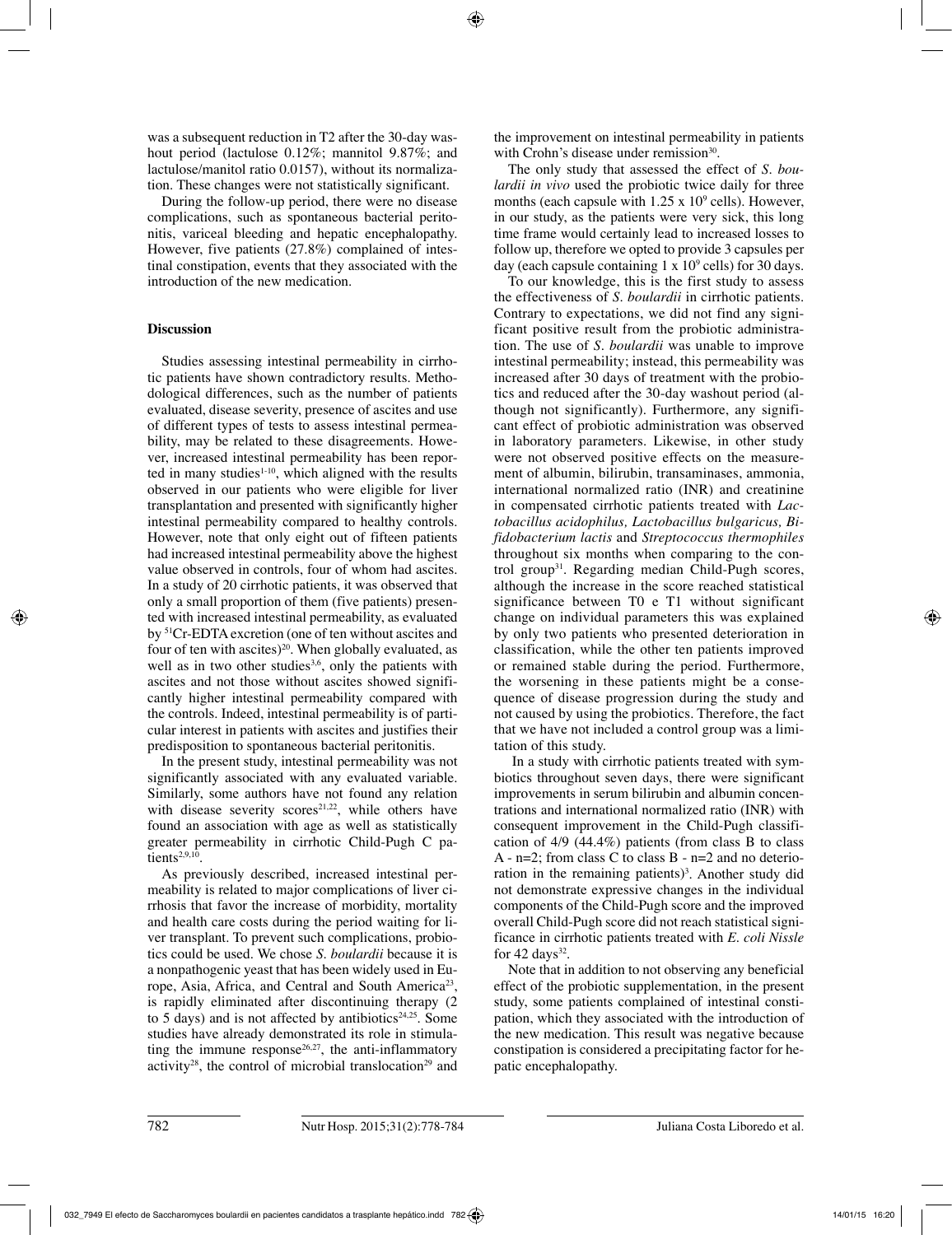The results observed in this study may be challenged by the potential short treatment time (one month). However, steady state concentrations of *S. boulardii* cells are achieved within a mean of three days after oral administration<sup>24</sup> and other studies have reported important results in cirrhotic patients following shortterm treatment. There were significant improvements in Child-Pugh classification after seven days of symbiotic treatment<sup>17</sup> and reversal of minimal hepatic encephalopathy, reduction in endotoxemia and improvement in the Child-Pugh functional classification after 30 days of probiotic treatment<sup>33</sup>. However, the only study that has evaluated the effect of *S. boulardii* on intestinal permeability in patients with Crohn's disease observed positive results $31$  when using the yeast for a period of three months.

Beneficial effects after using other probiotics, such as minimal hepatic encephalopathy reversal after probiotic yogurt supplementation<sup>34</sup> and improvement in biochemical and neuropsychological tests in patients treated with Bifidobacterium longum with fructooligosaccharide<sup>35</sup>, have also been observed after 60 and 90 days of treatment, respectively. However, as in the present study, Pereg et al.32 did not observe positive effects in either the clinical or laboratory parameters in compensated cirrhotic patients treated with probiotics over a six-month period. Based on these data, it may be suggested that differences related to the used probiotics, the patients involved and the time of treatment may have led to the different results.

A limitation of our study was the relatively small population, which resulted from two factors: the cost of the drug which prevented us from continuing the inclusion of patients and, mainly, the difficulty in completing the treatment. The latter was caused by the deaths of patients, discontinued drug use by some patients, transportation difficulties in travelling from their cities to the test site and difficulty to attend the examinations due to liver disease, hospitalizations and surgeries prior to transplantation. Therefore, studies with larger number of patients are required to better clarify the effect of *S. boulardii* in cirrhotic. But, future studies should be performed with less severe patients to facilitate adherence to the study and decrease the possibility of disruption of their participation in the study due to the transplant and to complications of the disease.

In conclusion, intestinal permeability of the cirrhotic patients eligible for liver transplantation was increased in relation to healthy controls. The treatment with *S. boulardii* failed to demonstrate any significant effect on this population.

#### **Acknowledgments**

This work was supported in part by the Coordenação de Aperfeiçoamento de Pessoal de Nível Superior-CA-PES (grant to JCL), Conselho Nacional de Desenvolvimento Científico e Tecnológico- CNPq (grant to MITDC) and by Fundação de Amparo à Pesquisa do estado de Minas Gerais-FAPEMIG (grant to MITDC/ APQ-04415-10 and ASL/APQ-2608-4.01/07). We also thank Pró-reitoria de pesquisa da UFMG, for the financial support.

#### **References**

- 1. Xu W-H, Wu W-J, Li J-S. Influence of portal pressure change on intestinal permeability in patients with portal hypertension. *Hepatobiliary Pancreat Dis Int* 2002; 1:510-4.
- 2. Pascual S, Such J, Esteban A, Zapater P, Casellas JA, Aparicio JR, et al. Intestinal permeability is increased in patients with advances cirrosis. *Hepatogastroenterology* 2003; 50:1482-6.
- 3. Zuckerman MJ, Menzies IS, Ho H, Gregory GG, Casner NA, Crane RS, et al. Assessment of Intestinal Permeability and Absorption in Cirrhotic Patients with Ascites Using Combined Sugar Probes. *Dig Dis Sci* 2004; 49:621-6.
- 4. Sapone A, Magistris L, Fiandra R, Federico A, D'Auria MV, Del Vecchio Blanco C, et al. Intestinal permeability, zonulin and liver cirrhosis. *Dig Liver Dis* 2006; 38(Suppl):91S.
- 5. Norman K, Pirlich M, Schulzke JD, Smoliner C, Lochs H, Valentini L, et al. Increased intestinal permeability in malnourished patients with liver cirrhosis. *Eur J Clin Nutr* 2012; 66(10):1116-9.
- 6. Lee S, Son SC, Han MJ, Kim WJ, Kim SH, Kim HR, et al. Increased intestinal macromolecular permeability and urine nitrite excretion associated with liver cirrhosis with ascites. *World J Gastroenterol* 2008; 14: 3884-90.
- 7. Dastych M, Senkyoik M, Lata J, Kroupa R. Intestinal permeability, serum leptin level and the nutritional profile of patients with liver cirrhosis. *Clin Nutr* 2009; 4:56.
- 8. Cariello R, Federico A, Sapone A, Tuccillo C, Scialdone VR, Tiso A, et al. Intestinal permeability in patients with chronic liver diseases: Its relationship with the aetiology and the entity of liver damage. *Dig Liver Dis* 2010; 42:200-4.
- 9. Scarpellini E, Valenza V, Gabrielli M, Lauritano EC, Perotti G, Merra G, et al. Intestinal permeability in cirrhotic patients with and without spontaneous bacterial peritonitis: is the ring closed? *Am J Gastroenterol* 2010; 105:323-7.
- 10. Hwang HJ, Smecuol E, Vázquez H, Abecasis R, Barreyro FJ, Sugai E, et al. Increased intestinal permeability (IP) in cirrhosis is associated to the severity of the liver disease and a higher mortality. *Gastroenterology* 2010; 138(Suppl): 36S.
- 11. Guarner C, Soriano G. Bacterial translocation and its consequences in patients with cirrhosis. *Eur J Gastroenterol Hepatol*  2005; 17:27-31.
- 12. Groszmann RJ. Hyperdynamic circulation of liver disease 40 years later: pathophysiology and clinical consequences. *Hepatology* 1994; 20:1359-63.
- 13. Garcia-Tsao G, Wiest R. Gut microflora in the pathogenesis of the complications of cirrhosis. *Best Pract Res Clin Gastroenterol* 2004; 18:353-72.
- 14. FAO/WHO. Expert Consultation: "Guidelines for the Evalution of Probiotics in Food" London, Ontario (Canada), 2002.
- 15. Loguercio C, Del vecchio Blanco C, Coltorti M. Enterococcus lactic acid bacteria strain SF68 and lactulose in hepatic encephalopathy: a controlled study. *J Int Med Res* 1987; 15:335- 43.
- 16. Loguercio C, Abbiati R, Rinaldi M, Romano A, Del Vecchio Blanco C, Coltorti M. Long-term effects of Enterococcus faecium SF68 versus lactulose in the treatment of patients with cirrhosis and grade 1 to 2 hepatic encephalopathy. *J Hepatol* 1995; 23:39-46.
- 17. Riordan SM, Skinner NA, Mciver CJ, Liu Q, Bengmark S, Bihari D, et al. Synbiotic-associated improvement in liver function in cirrhotic patients: Relation to changes in circulating cytokine messenger RNA and protein levels. *Microb Ecol Health Dis* 2007; 19:7-16.